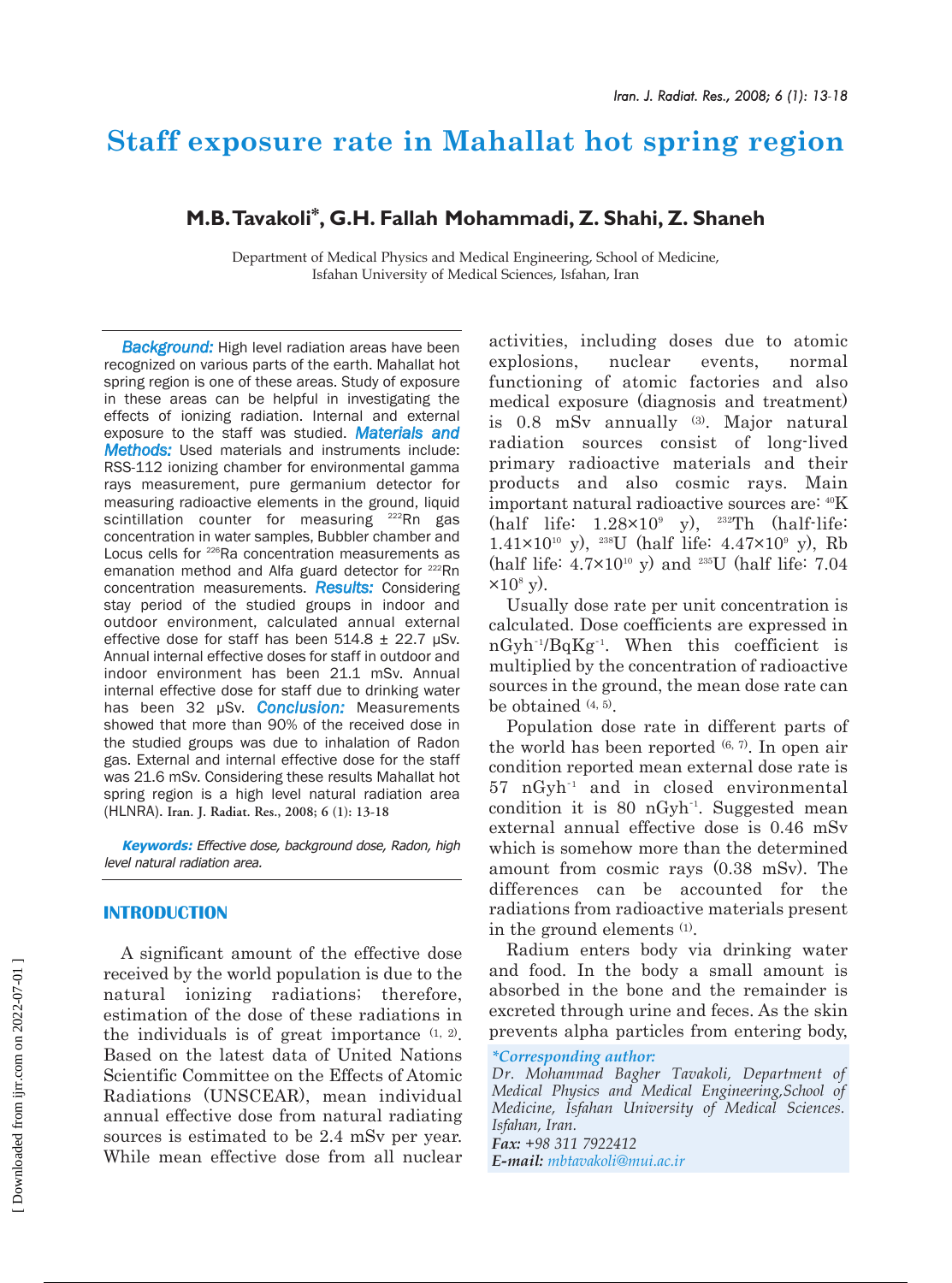### *M.B. Tavakoli, G.H. Fallah Mohammadi, Z. Shahi et al.*

external radiation from radium due to bathing, washing or other uses of water containing radium is negligible (8).

The major radiation pathway in closed environment is inhaling short half-lived decay products of main radon isotope, i.e.  $222$ Rn. Although doses to the lungs are mostly due to radon decay products rather than radon itself, it is radon that is frequently measured, because of two reasons: 1) Measurement of radon is much easier and less expensive; 2) It has relatively constant equilibrium factors. Based on UNSCAER report (3) using equilibrium equivalent concentration (EEC) of radon gas, which is related to radon decay products, can be calculated by knowing equilibrium coefficient or equilibrium factor. The EEC in closed environment is 0.4, and in open environment it is 0.8. Reported mean annual effective dose due to inhalation of radon gas, is 0.13 mSv and 0.1 mSv in open and closed environment, respectively.

Some drinking water wells have high radon concentrations. Minerals in spring water, monazite stones and other mineral sediments are of main sources of high radiation factors in the world. It has been recognized from past that many mineral water springs contain relatively high concentrations of radium and dissolved radon. Many of these springs are utilized for their therapeutic properties (6). Tourists are not only encouraged in drinking and bathing in these springs, but also sit in these places and inhale deeply the gas existing in significant amounts in the air. Mahallat hot spring water, a region in the north-east of Mahallat, a town in central part of Iran, is of high background radiations because of these mineral water springs. The main permanent springs are: Shafa, Soleimani, Dombe, Sauda, and Romatism. High mean temperature of  $46 \pm 1$ °C in these springs helps spread of radiation in an area as wide as several square meters. These springs absorb large numbers of tourists to visit the area. Measurement of the rate of exposure of individuals from natural radiating sources is the subject of this study.

# **MATERIALS AND METHODS**

The instruments used in this study were consisted of:

1. A high pressure environmental exposure meter model Ruter stokes RSS-112 made in USA for measuring exposure rate (in  $\mu$ Rh<sup>-1</sup>) in air. It had eight liters sensitive volume filled with pure argon gas under 25 atmosphere pressures. Each measurement at each point took ten minutes and it was repeated in eight directions for each hotspring (9). The instrument was calibrated with a  $3.7\times10^{7}$  Bq <sup>60</sup>Co radioactive source.

2. An Ultra-Pure Germanium detector (HPGe). The detector was used for measuring terrestrial radioactive elements. Similar to measuring environmental gamma rays, soil samples were collected from eight directions around each of the hot springs to measure the concentration of terrestrial radioactive elements.

Samples were dried primarily, and then riddled completely with 0.63mm pore diameter. Soil samples were placed in special columnar containers made of polyethylene (the container is also used for calibration of apparatus). The sample weights were kept 300gm for all of the measurements. The samples are kept for a minimum of three weeks for the chain of radiating soil elements to equilibrate, and then placed directly in HPGe apparatus for pre-selected 60,000 counting (10). The detector was used for gamma spectroscopy. The resulted spectrums for the samples were used to calculate concentration of each radioactive element. The calculations were performed using GC 4020 Canberra multichannel analyzer software.

3. Liquid scintillation counter model Quantalus 122 Perkin-Elmer was used for measuring 222Rn gas concentration in water samples collected from the hot springs. Measurements were performed according to method describing Prichard and Gesell (11). Determination of 222Rn activity was made after counting. Background correction, decay correction for the duration between sample collection, measurements and application of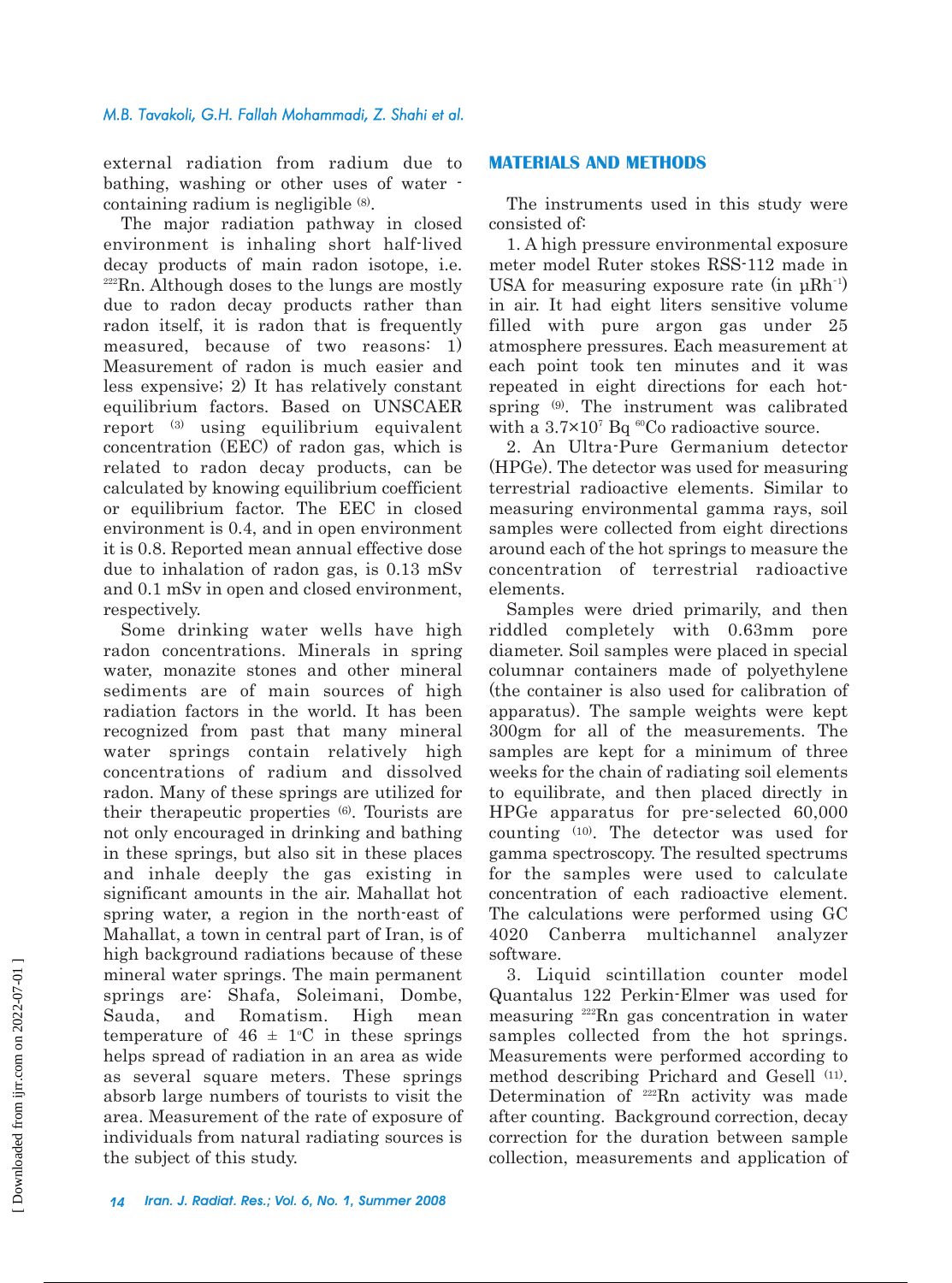conversion factor to obtain activity in  $pCi/10$  ml were also applied  $(11)$ .

4. Bubbler chambers and lucas cells, were used to determine 226Ra (Emanation method) concentration in water. To apply the emanation method, the radium was collected from a 2 liter water sample. After purification, radium and barium sulphate were dissolved in alkaline EDTA reagent and were placed in a 20 ml bubbler. The bubbler was then purged by about 100 ml of nitrogen gas with a purity of 99.99 % to remove any exiting 222Rn before the ingrowths. The bubbler was then connected to an evacuated radon emanation system, having ascarite and magnesium per chlorate  $[Mg(CIO<sub>2</sub>)<sub>2</sub>]$  for removing the

moisture and  $CO<sub>2</sub>$ . To transfer the radon gas into a 100 ml scintillation cell, the babbler was purged again with 100 ml nitrogen gas. After a waiting time of 3 h to reach the equilibrium between <sup>222</sup>Rn and its progeny, the cells were counted for 50min using an Eberline scintillation counter Model SAC-R5.

5. Alpha Guard Genitron model PQ 2000 dosimeter made in Germany was used for determining 222Rn gas concentration in air. It was a portable dosimeter that measures radon gas concentration and its products. Continuous measurements of radon were performed for 1hour in each location. Radon decay products concentrations are calculated by multiplied by EEC in radon concentration.

Assuming radioactive nuclei are distributed homogeneously on the ground surface, the dose rate one meter above the ground level is calculated by the following equation (12):

# $D^{\circ}(nGyh^{-1}) = C_R(Bq/kg) \times CF(nGyh^{-1} \text{ per } Bq/kg)$  (1)

Where  $D^{\circ}$  is absorbed dose rate in air in  $nGyh^{-1}$ ; C<sub>R</sub>, is radioactive concentration in  $Bq/kg$  and CF is conversion factor in  $nGyh^{-1}$ per Bq/kg. For calculating gamma exposure rate one meter above the ground level from water springs distributed on the earth, conversion factors (dose rate in the air per



Figure 1. A drawing map of Mahhallat hot spring region.

unit activity and unit ground mass, nGyh-1 ) should be used. Considering dose rate in the air and stay time for individuals in open environment, annual effective dose rate is calculated from the following equation.

$$
E_{\text{eff}}(\text{mSvy}^{-1}) = D^{\circ}(\text{nGyh}^{-1}) \times 24 \text{ h}/d \times 365.25 \text{ d}/y \times
$$
  
[0.8 (for indoor) and×0.2 (for outdoor)]  
×0.7 SvGy<sup>-1</sup>×10<sup>-6</sup> (2)

Where  $E_{\text{eff}}$  is annual effective dose in mSv and  $D^{\circ}$  is absorbed dose rate in air in nGyh<sup>-1</sup>. A residence time factor of 0.8 was used for staying indoors and 0.2 for outdoors. For the conversion of the absorbed dose rate in air to effective dose equivalent rate in the tissue, conversion factor of 0.7 Sv/Gy was used. This was a general relation and was used for effective dose calculation in outdoor and indoor environment. In this research, stay time of individuals in open and closed environment were estimated and then used for calculating annual effective dose for each of the staff. External exposure from all environmental ionizing radiations was measured by RSS-112 apparatus, including cosmic rays, as well. On the other hand the absorbed dose rate in the air, due to terrestrial radioactive elements had been measured with the HPGe instrument. Exposure rate from cosmic rays was obtained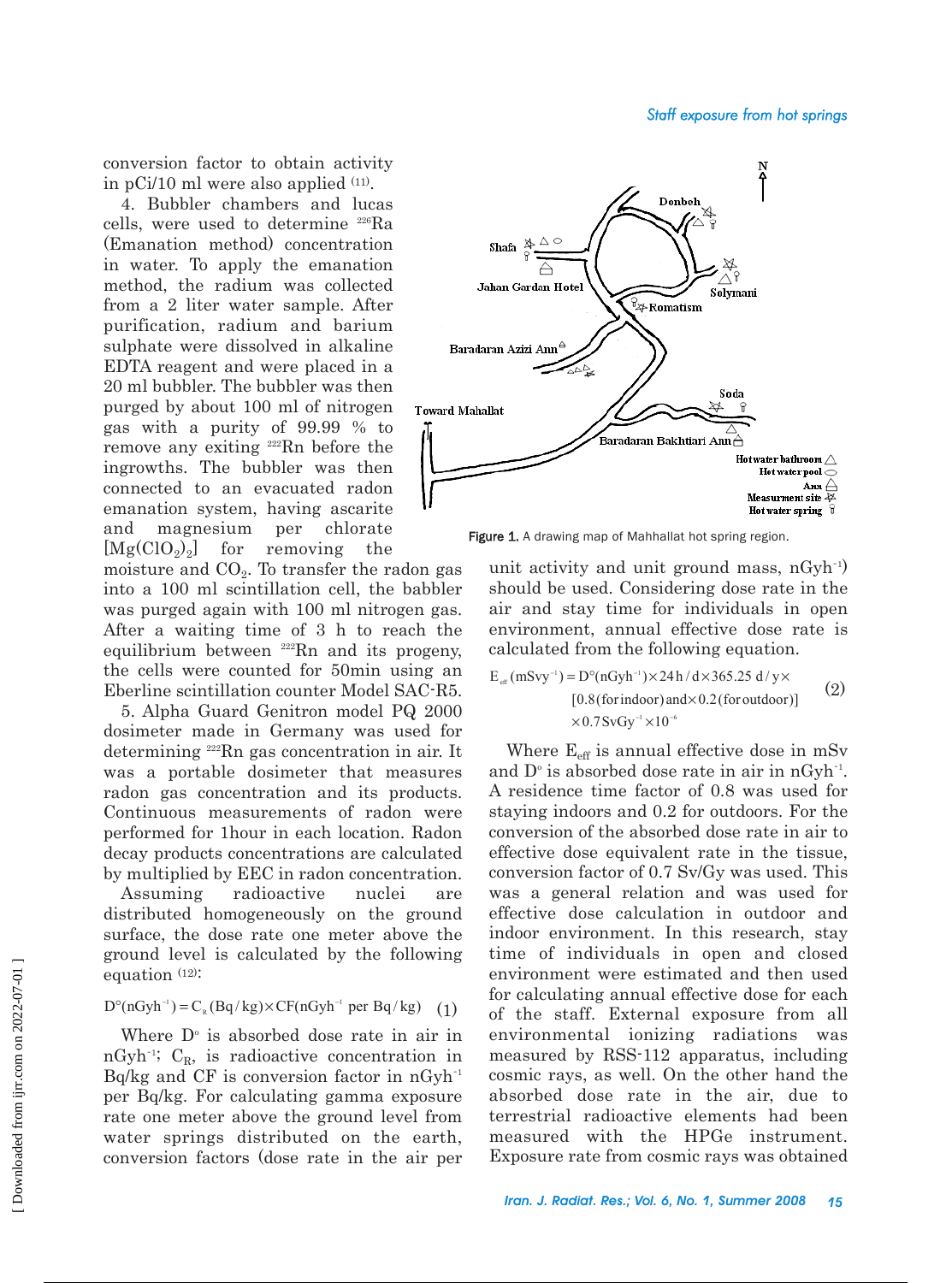#### *M.B. Tavakoli, G.H. Fallah Mohammadi, Z. Shahi et al.*

by subtracting these two values.

Annual effective dose of individuals from drinking water can be calculated using the following formula (3):

$$
D = C_{_{226Ra}}(BqL^{-1}). U(Ly^{-1}). D_{f}(SvBq^{-1})
$$
 (3)

Where  $C_{226Ra}$  is <sup>226</sup>Ra concentration in drinking water in Bq/lit, U is annual consumption of drinking water in liter per year (Ly-1 ), Df is radiation conversion factor to dose, (in SvBq<sup>-1</sup>).

The following relation showed mean annual effective dose due to inhalation of radon products in open and closed environment:

(4) 1 1 3 hours of stay per day dy Annual effective dose (mSv) EEC nSvh qm C − − × 365 = × 9 /Β (ΕΕ )×

To calculate effective dose from radon gas inhalation in the study groups, stay time of the individuals were estimated and then effective dose was calculated using equation 4.

In this study the number of staff was 35 persons. They work in different hotels throughout the year in the region. In table 1 the staff stay time in open and closed environment is shown.

Table 1. Stay time of Mahallat hot-spring region staff in open and closed environment (hour per year).

| Groups          | Open<br>environment. | Closed<br>environment<br>(rooms) | Closed<br>environment<br>(bathrooms) |  |
|-----------------|----------------------|----------------------------------|--------------------------------------|--|
| Staff Stay time | 1074                 | 4380                             | 104                                  |  |

Open environments were near the hot spring water, parks and any other parts without ceiling. Staffs stay indoor for cleaning hotel rooms and resting in this part, as well as hotels' reception staff in hotel and garcons. Staying in bathroom was for swimming and cleaning.

#### **RESULTS**

### *External dose rate*

Mean external dose rate in outdoor condition in Mahallat hot spring region was  $264.5 \pm 16.3$  nGyh<sup>-1</sup> which included dose rate form radionuclide in soil and cosmic ray, in indoor environment condition of bathrooms

was 181.8±13.5nGyh-1 , and in hotels' rooms was  $93.8 \pm 9.7$  nGyh<sup>-1</sup> which was gamma ray dose rate from building material. Terrestrial dose rate in the air at one meter above the ground level of Mahallat hot spring region due to radionuclide in soil was  $217.6 \pm 14.8$ nGyh-1 ; hence, effective dose rate due to cosmic ray in open air condition was 46.9 nGyh-1 . Table 2 shows external indoor, outdoor and total effective dose.

The ratio of staff external exposure from terrestrial elements, cosmic rays, bathrooms and hotels room are shown in figure 2.

Table 2. Annual outdoor, indoor and total effective dose of Mahallat hot spring workers.

|         | Radiation      | Dose rate<br>$(nGyh-1)$      | Conversion<br>factor (Sv/Gy)                 | Stay time<br>$(\mathbb{P}^{\mathbb{A}})$ | Annual<br>effective<br>dose (µSv) |
|---------|----------------|------------------------------|----------------------------------------------|------------------------------------------|-----------------------------------|
| Outdoor |                | Terrestrial $217.6 \pm 14.8$ | 0.7                                          | 1074                                     | $163.6 \pm 12.8$                  |
|         | Cosmic         | 46.9                         |                                              | 1074                                     | 50.4                              |
| Indoor  |                | Bathrooms 181.8±13.5         | 0.7                                          | 104                                      | $13.2 \pm 3$                      |
|         | Hotel<br>rooms | $93.8 + 9.7$                 | 0.7                                          | 4380                                     | 287.6                             |
|         |                |                              | Total annual effective dose $514.8 \pm 22.7$ |                                          |                                   |



Figure 2. Comparison of annual external effective dose of staff in different environments of Mahallat hot spring region.

#### **Internal Exposure**

#### *Radon gas inhalation*

Mean measured radioactivity of radon gas and its disintegration products concentration in the air, in open environment was  $287.2 \pm$ 16.9 Bqm-3 , in closed environment of bathrooms it was  $776.2 \pm 27.9$  Bqm<sup>-3</sup> and in hotel rooms  $1182.3 \pm 34.4$  Bqm<sup>-3</sup>. Considering stay time of staff in open and closed environment, total annual effective dose due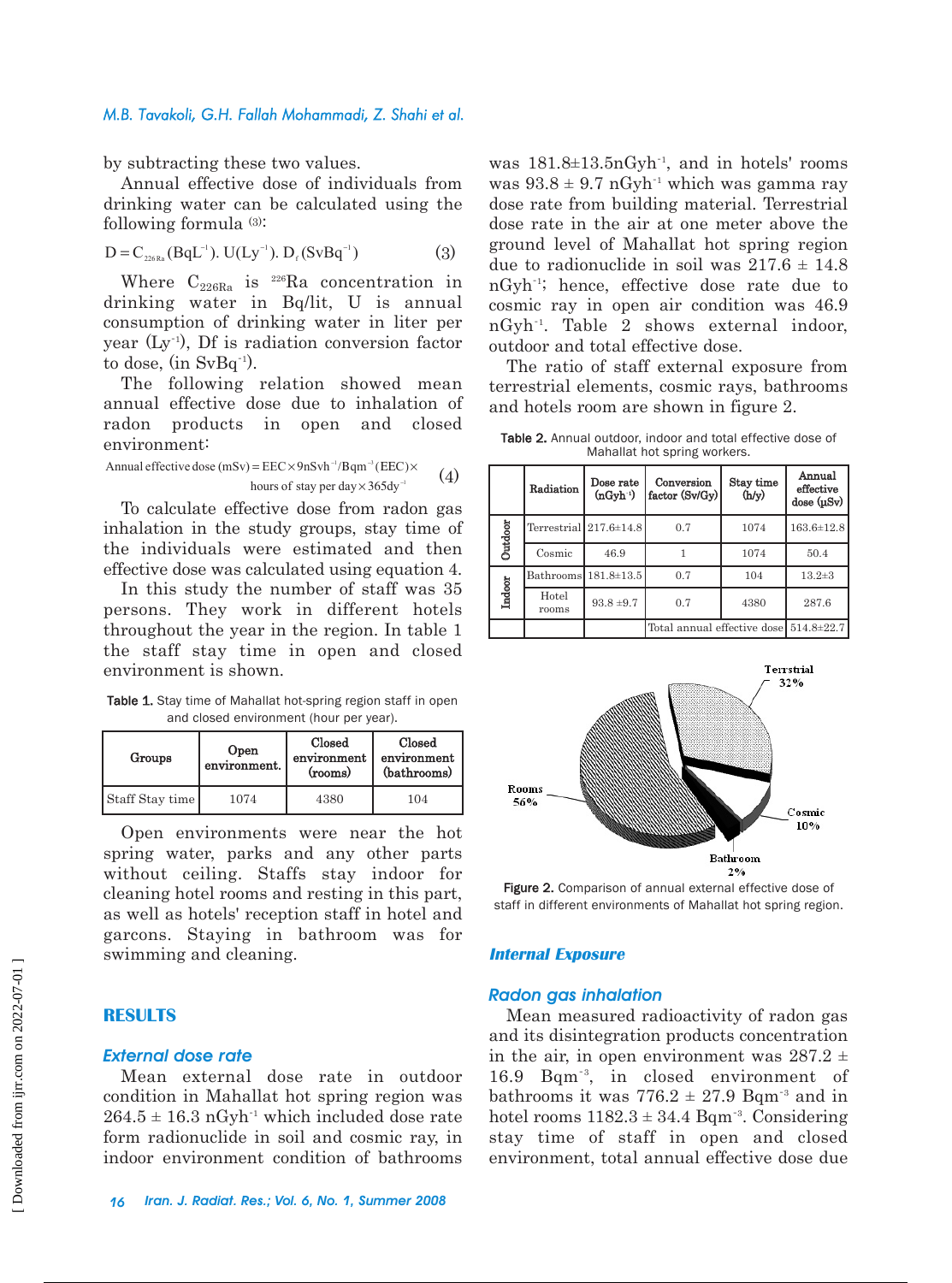to inhalation of radon gas is shown in table 3.

Table 3. Total annual effective dose due to inhalation of radon gas and its disintegration products in open and closed environment (in mSv).

| Studied | Open           | Closed                  | Closed<br>environment, | Total<br>annual   |  |
|---------|----------------|-------------------------|------------------------|-------------------|--|
| Group   |                | environment environment | hotel rooms            | effective<br>dose |  |
|         |                | bathrooms               |                        |                   |  |
| Staff   | $2.2 \pm 0.05$ | $0.3 \pm 0.02$          | $18.6 \pm 4.3$         | $21.1\pm4.6$      |  |

# *Drinking water*

Drinking water of the region was provided from Mahallat town water. Drinking water consumption per head for staff that came from Mahallat Township has been taken the same amount reported in UNSCEAR 2000 for different ages. The amount was 150, 350, and 500 liter per year  $(L/y)$  for children, adolescents and adults, respectively. The staff included only adults (children and adolescents are not present in this group). If drinking water consumption per capita was converted to daily consumption for age group adults consume 0.4, 0.96 and 1.37 liters per day drinking water, respectively, therefore annual consumption of drinking water in Mahallat hot spring region should be 46.58 liters for this group during their stay time.

Radiation conversion factor for the mentioned age group in Sv/Bq was 0.28. Annual effective dose of staff due to consumption of drinking water was 0.32 µSv.

Total annual effective dose of staff including dose from external dose from indoor and outdoor condition, internal effective dose due to radon inhalation and drinking water was 22.6 mSv/y.

# **DISCUSSION**

On the average the staffs spend 0.8 of their total attendance hours in the closed environment, so the maximum received dose of staff has been due to their stay in closed environment (55%).

Table 4 shows annual effective dose of studied group in the hot spring region from

different paths of indoor and outdoor condition.

Table 4. Annual effective dose of the staff from different paths (µSv).

| Radiation<br>pathway        | terrestrial      | rav  | 1   Cosmic   bathrooms   ' | Hotel | Radon<br>rooms inhalation       | Water<br>intake |
|-----------------------------|------------------|------|----------------------------|-------|---------------------------------|-----------------|
| Annual<br>effective<br>dose | $163.6 \pm 12.8$ | 50.4 | $13.2 \pm 3$               |       | $287.6 \pm 2110 \pm 46$ 0.00032 |                 |

Absorbed dose rate due to cosmic rays in Mahallat hot spring region was 46.9 nGyh<sup>-1</sup>. Cosmic rays at sea level in Ramsar area had been reported to be  $32 \text{ nGyh}^{-1}$  (13, 14). The difference in calculations might be due to altitude difference of two areas. UNSCEAR 2000 (3), has reported 222Rn gas concentration in indoor and outdoor environment 40 and 10 Bq/m3 , respectively. Annual effective dose due to Radon gas inhalation in closed and open environment was 0.1 and 0.13 mSv, respectively. This has been the exposure rate for those who attend in the area permanently and spend 0.8 of a year (7008 h) in closed environment and 0.2 a year (1752 h) in open environment. Mahallat hot spring staff effective dose due to inhalation of Radon gas and its products, with a stay time of 4380 hours in closed environment and 1074 hours in open environment were 18.9 mSv and 2.2 mSv, respectively. Exposure from drinking water is of less importance in comparison to other paths of exposure. More than 90% of the received dose of the study group was due to inhalation of radon gas. In this study, measurement and calculations have shown total annual effective internal and external dose of 21.6 mSv for staff. The staffs were considered as individuals, who had the longest stay time in the area, considering annual effective dose of 21.6 mSv for this group. Therefore, it can be concluded that Mahallat hot spring region is one of the high level natural radiation areas as reported previously (1, 6).

#### **REFERENCES**

1. Ghiasi Nejad M, Baitolahy M, Fallahyan NA (2001) Exposure from Natural radiation sources. *Iranian Atomic Energy Agency; Chapters 1-3: 1-70.*